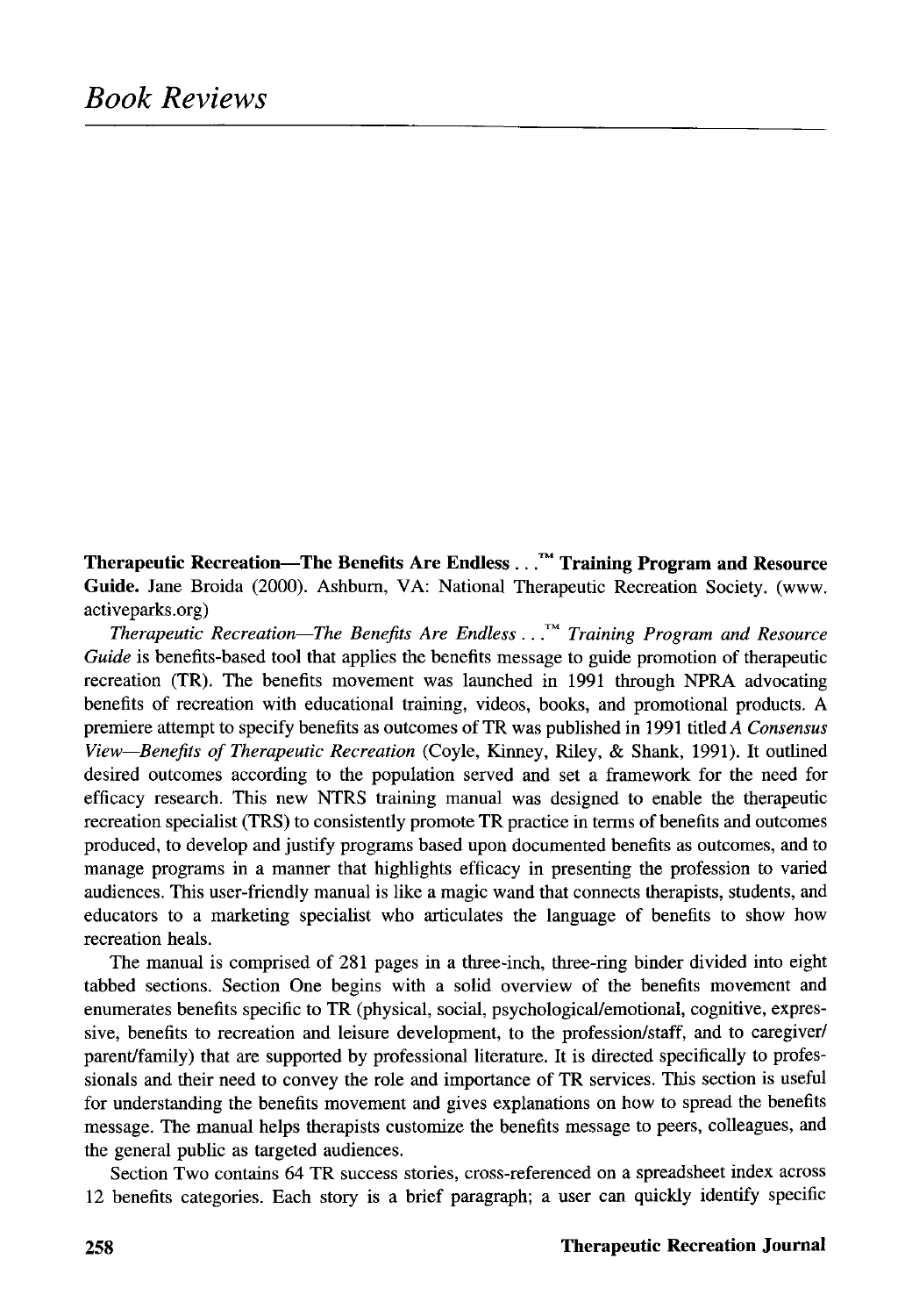benefits before reading each story by using the benefits key. This key designates a number at the beginning of the story for each expressed category of benefit. For example, story number 11 rebates the experience of an adult male with cerebral palsy who progressed from fear of the water, to enjoying the water with flotation devices, to asking for community referrals. This story correlates with benefit six (development of recreation and leisure skills). These stories could be read to participants as a type of bibliotherapy exercise. Success stories can be a powerful influence in defining benefits of TR when sharing them with the public.

Section Three consists of a literature review that provides a key, a spreadsheet, and citations along with an abstract of specific articles featuring benefits including physical, social, psychological, cognitive, and expressive domains. The user can search at a glance for specific literature by benefit, population, age, modality, and/or diagnostic group. It is important for the TRS to be able to reference these benefits in specific journals and periodicals because it is critical to be able to communicate the outcomes of services provided. Well-documented research may be the most powerful tool that the profession has when conveying the significance of the profession. This section could be used to design benefits-based materials such as flyers and program protocols, or information for therapeutic recreation participants and families as care partners.

Section Four is comprised of resource listings for multimedia materials that relay the benefits message across populations and settings including audiocassettes, videos, and publications available for purchase. For example, the video "With Access for All" profiles the importance of community-based exercise programs. All products are listed alphabetically, along with ordering information.

Section Five, labeled "Transparency Masters," is a set of preformatted pages for sharing the benefits message with audiences by describing the role of TR within the scope of healthcare. Users who prefer the simplicity of overheads versus featured PowerPoint presentations may want to enhance the text with graphics or color. This section also includes inspirational quotes regarding leisure and play that could be integrated into promotional materials illustrating the benefits of recreation, or into the beginning and end of presentations. A simple, short quote may express what a TRS wants to say more effectively than a long explanation.

Section Six is a set of three Power Point presentations in diskette format stored in a plastic holder at the back of the manual. An alternative storage unit may be necessary to ensure that these disks do not fall out and become lost. These presentations utilize easy-to-understand language designed for presentation to therapists, healthcare providers, and community audiences. The PowerPoint presentations are informative, and portray different aspects of TR and the benefits message depending on the audience. The graphics used to reinforce these presentations could be modified. Screen bean figures predominate along with images of a Caucasian male winning a race to represent physical benefits, and three businessmen shaking hands representing social benefits. More representative clip art or images could be utilized to portray therapeutic recreation and to promote diversity. The PowerPoint presentations can be customized by anyone who purchases the training manual to reflect the ages, culture, and identity of audiences. Considering future revisions of the manual, audiences who may have been overlooked are families and participants themselves. Another customized presentation might show new participants and families the benefits of services and inspire them in their personal road to health and well-being. A section should be added detailing different ways to make presentations accessible to all individuals, including tips for room setup, visual aids, sound amplification, captioning, and video description. The TRS may need guidelines for converting marketing materials to alternative formats such as cassette, Braille, computer disks, and large print as an aspect of walking the talk of inclusion.